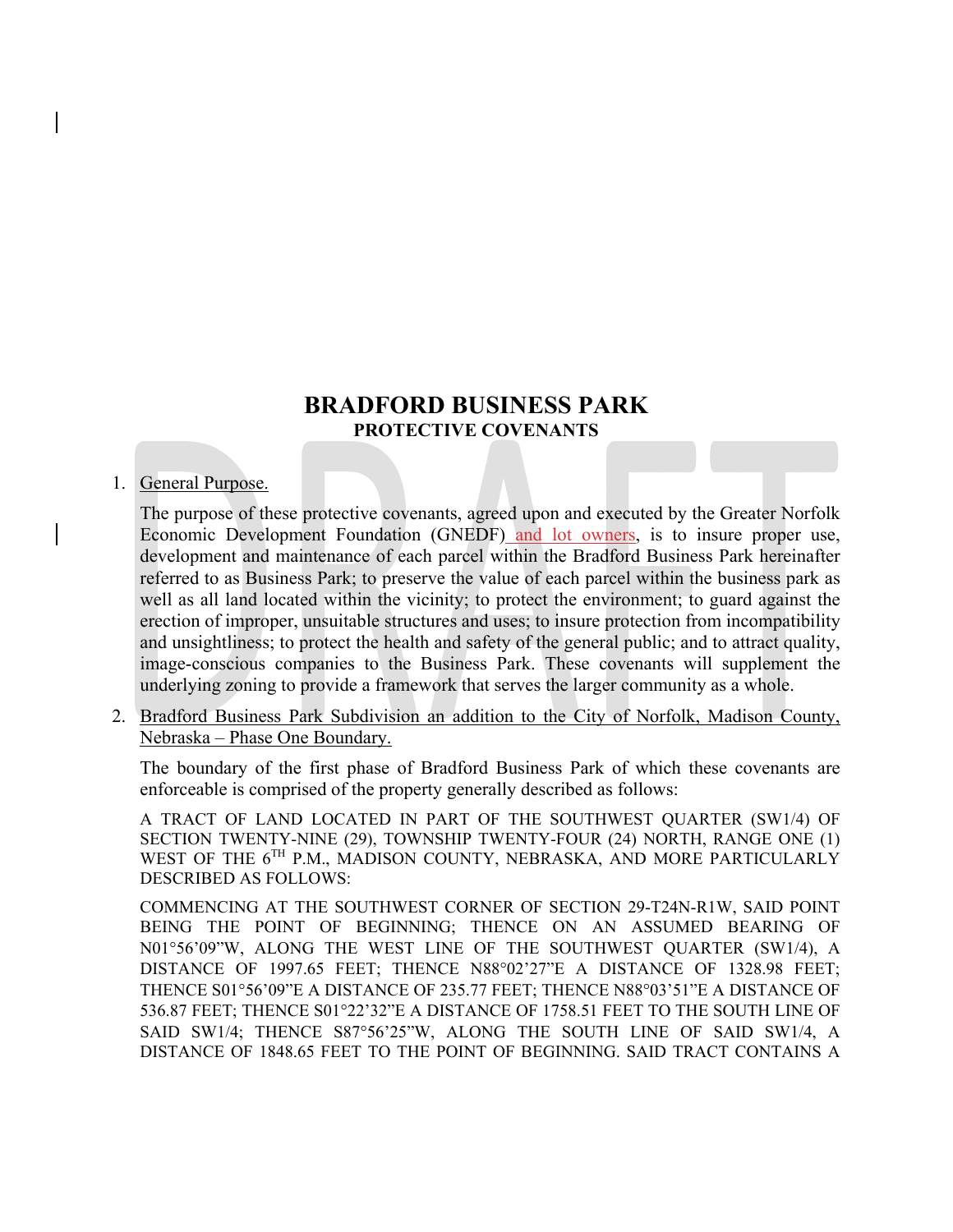#### CALCULATED AREA OF 3582489.90 SQUARE FEET OR 82.243 ACRES MORE OR LESS OF WHICH 11.154 ACRES ARE DEDICATED ROAD RIGHT-OF-WAY.

#### Also known as: BRADFORD BUISNESS PARK SUBDIVISON AN ADDITION TO THE CITY OF NORFOLK, MADISON COUNTY, NEBRASKA

| <b>LOT TABLE</b>                     |                 |       |                                                           |  |  |  |
|--------------------------------------|-----------------|-------|-----------------------------------------------------------|--|--|--|
| <b>LOT ID</b>                        | SQ. FT.         |       | <b>ACRES ADDRESS</b>                                      |  |  |  |
| $\mathbf{1}$                         | 225000.085.165  |       | $3503$ W MICHIGAN AVE./1001 S $37TH$ ST.                  |  |  |  |
| $\frac{2}{3}$                        | 245295.26 5.631 |       | $3407$ W MICHIGAN AVE./1006 S 34 <sup>TH</sup> ST.        |  |  |  |
|                                      | 104478.70 2.399 |       | $3406~\rm{W}$ MICHIGAN AVE./904 S 34 $^{\rm{TH}}$ ST.     |  |  |  |
| $\overline{4}$                       | 217801.845.000  |       | 3606 W MICHIGAN AVE/3607 BRADFOD AVE./801 S<br>$37TH$ ST. |  |  |  |
| $\overline{5}$                       | 70025.89        | 1.608 | 3507 BRADFORD AVE.                                        |  |  |  |
| $\frac{6}{7}$                        | 69950.04        | 1.606 | $3407$ BRADFORD AVE./802 S $34TH$ ST.                     |  |  |  |
|                                      | 93939.37        | 2.157 | $3606$ BRADFORD AVE./701 S 37 <sup>th</sup> ST.           |  |  |  |
| $\frac{8}{9}$                        | 75064.17        | 1.723 | 3506 BRADFORD AVE.                                        |  |  |  |
|                                      | 87537.85 2.010  |       | 3406 BRADFORD AVE.                                        |  |  |  |
| 10                                   | 81285.48        | 1.866 | $803 S 34$ <sup>TH</sup> ST.                              |  |  |  |
| $\overline{11}$                      | 94250.25 2.164  |       | 3306 W MICHIGAN AVE./903 S 34TH ST.                       |  |  |  |
| $\overline{12}$                      | 70689.40        | 1.623 | 3206 W MICHIGAN AVE.                                      |  |  |  |
| $\overline{13}$                      | 113750.91 2.611 |       | $3307$ W MICHIGAN AVE./1005 S 34TH ST.                    |  |  |  |
| $\overline{14}$                      | 97499.09 2.238  |       | $1103 S 34$ <sup>TH</sup> ST.                             |  |  |  |
| $\overline{15}$                      | 84500.00 1.940  |       | $1201 S$ 34 <sup>TH</sup> ST.                             |  |  |  |
| $\overline{16}$                      | 227500.00 5.223 |       | 3205 W MICHIGAN AVE.                                      |  |  |  |
| *OUTLOT A 386683.72 8.877            |                 |       | 1011 S 37 <sup>TH</sup> ST./3406 W OMAHA AVE.             |  |  |  |
| *OUTLOT B41143.18 0.945              |                 |       | 3500 W MICHIGAN AVE.                                      |  |  |  |
| *OUTLOT C 398608.69 9.151.           |                 |       | 3100 W MICHIGAN AVE.                                      |  |  |  |
| *OUTLOT D <sub>311621.02</sub> 7.154 |                 |       | 3101 W MICHIGAN AVE./3100 W OMAHA AVE.                    |  |  |  |

#### \*ALL OUTLOTS ARE DRAINAGE EASEMENT

- 3. General.
	- A. Each lot shall contain a minimum of 7,000 square feet.
	- B. The division of any lot, area or tract of land within the Business Park for any purpose, whether immediate or future for conveyance, transfer, improvement or sale shall not result in the creation of any parcel of less than one and one half (1 ½) acres in size. No division of land or lot line adjustment shall occur without the prior approval of the City of Norfolk.
	- C. All parking must be accommodated on the individual lots within the industrial park.
	- D. Nothing contained herein shall nullify any of the requirements of federal, state or city laws, regulations or ordinances. In instances where applicable laws, regulations or ordinances and these protective covenants conflict, the more restrictive shall apply.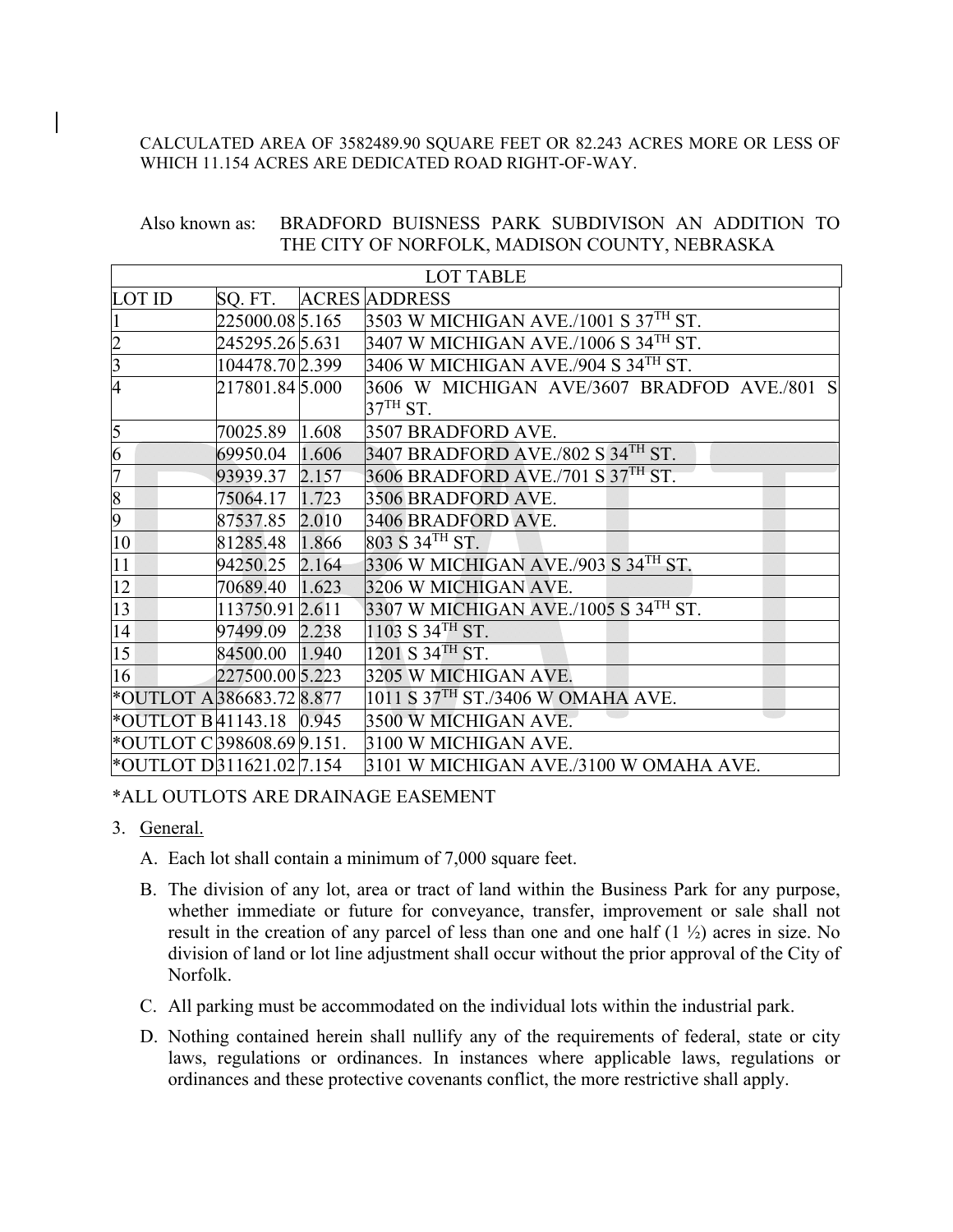## 4. Land Use.

- A. The permitted uses are:
	- 1) Manufacturing, assembly, fabricating, compounding, processing or packaging of goods, materials and products, except for those uses listed in Section B below;
	- 2) Research, development and testing laboratories and facilities;
	- 3) Wholesaling, warehousing and distribution activities;
	- 4) Office operations;
	- 5) Retail sale of products manufactured on site and clearly an accessory use to the primary use of the site;
	- 6) Headquarter facilities relating to eligible activities as listed in this section;
	- 7) The sale of services;
	- 8) Telecommunications activities;
	- 9) Other uses substantially similar in nature to the uses listed above.
- B. Exceptions from permitted uses in Section A:
	- 1) Uses which would cause a nuisance per Section 13;
	- 2) Outdoor storage yards as a primary use;
	- 3) Mini-warehouses or similar storage facilities for non-business uses;
	- 4) Gasoline, oil or other fuel production or distribution operations;
	- 5) Ammunition, ordinance or explosives production, distribution or storage operations;
	- 6) Insecticide or pesticide production, distribution, or storage, except for rodent or insect control on site;
	- 7) Asphalt plants;
	- 8) Glue or acid manufacture or distribution operations;
	- 9) Cement, lime or gypsum or related manufacturing operations;
	- 10) Junk yards and salvage yards.
- C. Interpretation of Permitted and Prohibited Uses: In cases where it is unclear as to whether a particular proposed use is a permitted use under these covenants, a positive interpretation shall first be made by the GNEDF-GNEDF or the Association before said use may be permitted.
- 5. Submission of Plans.

No building, improvement, or use shall be erected, placed, or altered on any lot in the Business Park until the site plan, building elevations, and building plans have first been approved by the GNEDF or the Associationand then approved by the City of Norfolk. Site and building plans shall be prepared and reviewed in accordance with the City of Norfolk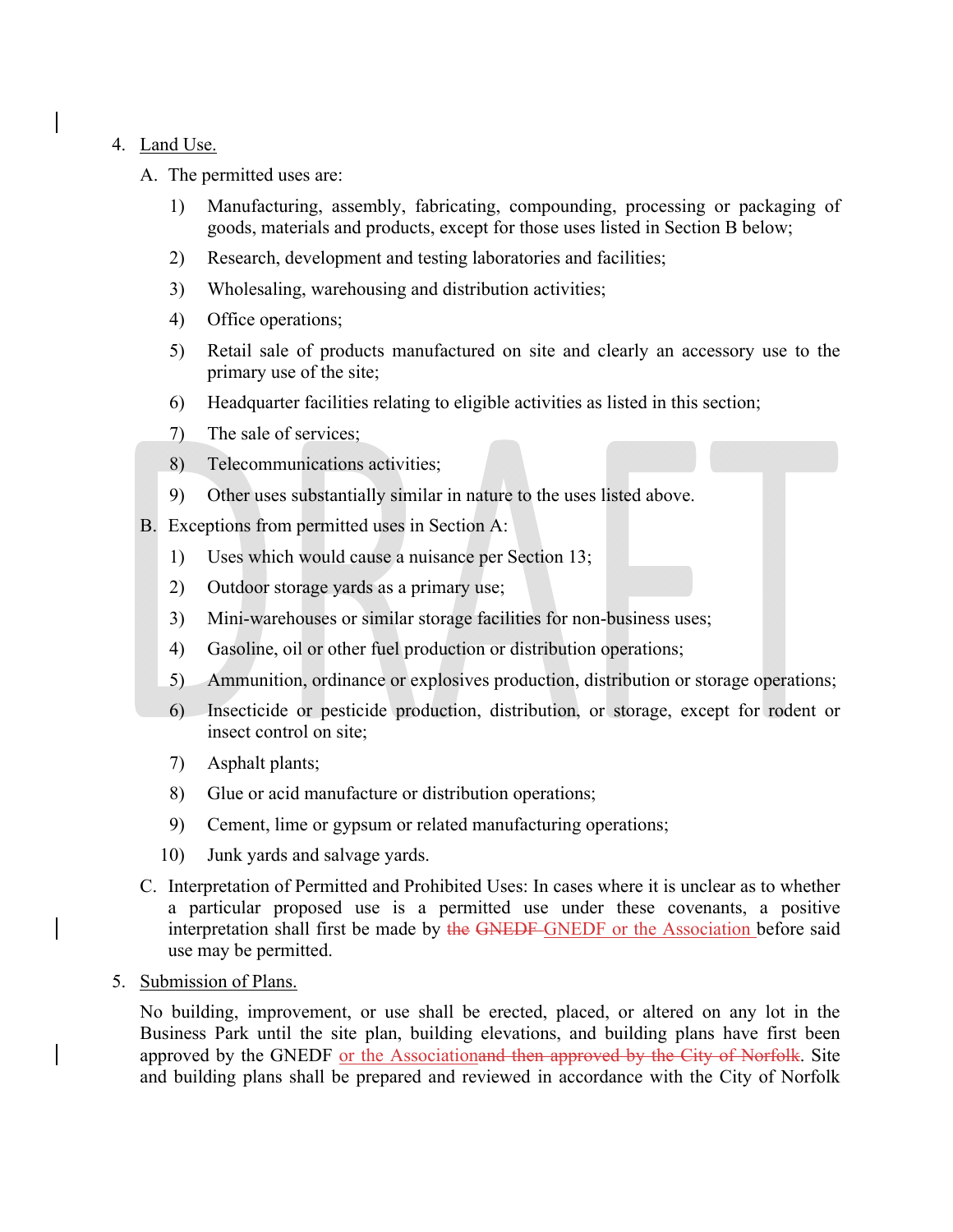Planning and Development Department, as may be amended from time to time, and with these protective covenants. GNEDF or the Association and the City of Norfolk shall issue its decision as to approval of the proposed site plans, building elevations, and building plans within forty-five (45) days, or as otherwise agreed, of the submission of the site plans, building elevations, and building plans. The decision by GNEDF and City of Norfolkor the Association concerning the submitted site plans, building elevations, and building plans shall be in writing.

- 6. Construction Materials and Appearance.
	- A. At least twenty-five (25) percent of the front of all buildings constructed on the real property subject to these Protective Covenants shall be faced with concrete, brick, masonry, or stone. Said facing shall extend across the office area of the building. The term "front of the building" shall be defined for purpose of this subparagraph as the side of the building facing the street.
	- B. All other sides of any building shall be finished in an attractive manner in keeping with the state of the art for industrial buildings, but need not be finished in a like manner as that portion of the building referred to as the front. GNEDF or the Association and the City of Norfolk may grant an allowance or variance of this subsection during the approval process as described in Paragraph 5, Submission of Plans.
	- C. It is the intent of these provisions that all structures shall be designed and constructed in such a manner as to provide an aesthetically pleasing appearance and be harmonious with the overall development of the Business Park.
	- D. Buildings shall not be painted with garish colors or be inconsistent with the existing architecture of the Business Park.
- 7. Utilities.

When possible and feasible, all utility service lines shall be located underground. Associated equipment and facilities, which are appurtenant to underground electric and communications systems such as, but not limited to, substations, pad-mounted transformers, pad-mounted sectionalizing switches and above-grade pedestal-mounted boxes may be located above ground. Temporary overhead facilities may be installed to serve a construction site.

- 8. Drainage and Erosion Control.
	- A. No land shall be developed and no use shall be permitted that result in the flooding, erosion, or sedimentation of adjacent properties or drainage ways. Erosion control measures must be taken during and after construction. All runoff shall be properly channeled into a storm drain, watercourse, storage area, or other storm water management facility in conformance with the drainage portion of the City-approved site plan.
	- B. All elements of the drainage control system shall be constructed and maintained in accordance with the City-approved site plan.
- 9. Outdoor Storage.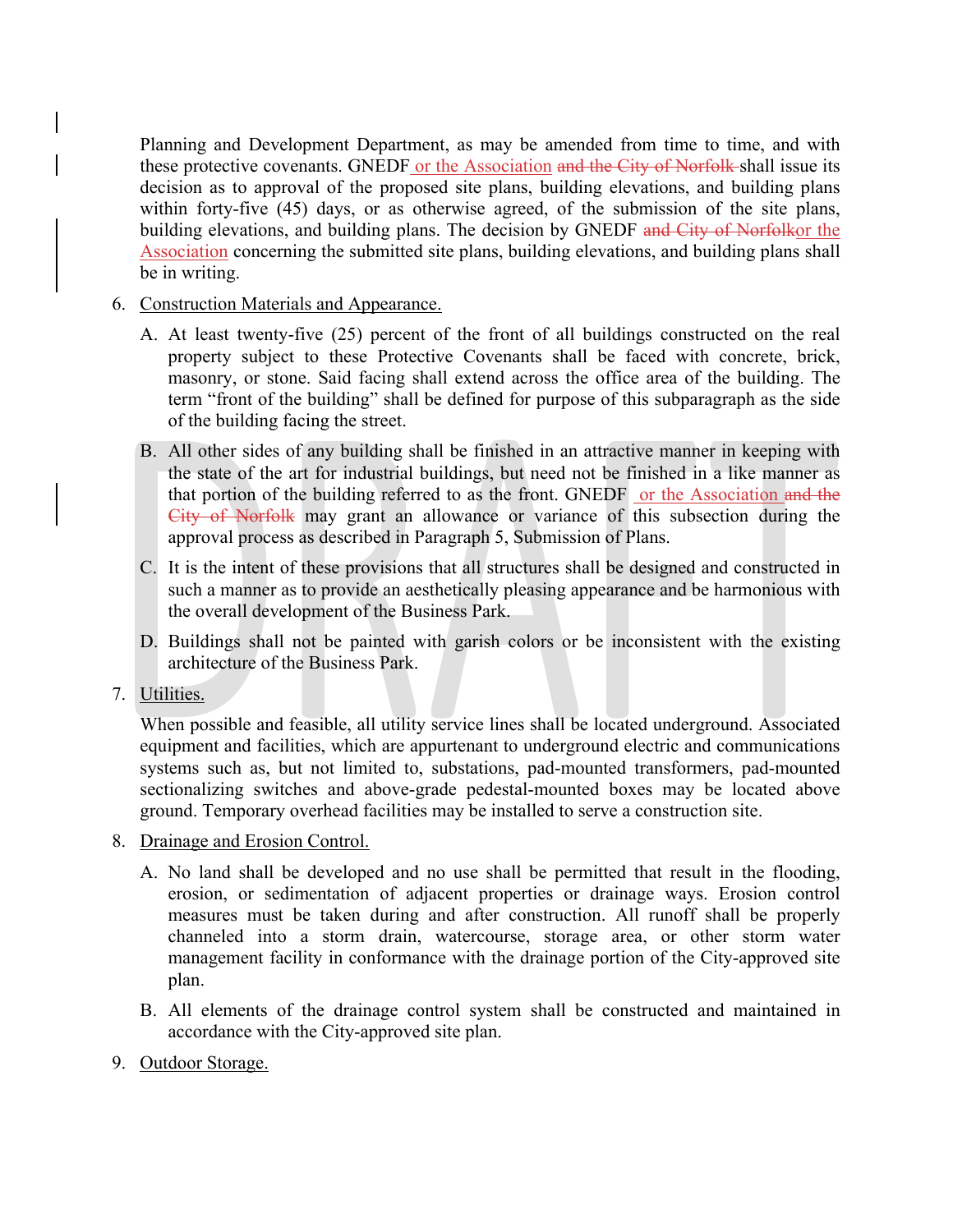- A. Outdoor storage areas shall be maintained in a neat and orderly manner be located only to the rear of the building(s) as set forth in Section 7, and be effectively screened by opaque fencing which is a minimum of six (6) feet in height.
- B. Outdoor storage shall not be located between the front building line (extended) and the adjacent street.
- C. A wall of solid materials that match the building façade and provide an opaque visual screen must enclose all trash containers, including dumpsters. Such wall shall be maintained so as to present a good appearance at all times.
- D. Storage of fuel oil or other bulk fluids or gases must be underground, unless written approval is obtained from the City, following a recommendation from the City Fire Marshal, and State approval.
- E. Outdoor storage areas shall be maintained in an orderly, debris-free condition.
- F. "Visually offensive elements" whether freestanding, mounted on roofs, or located anywhere on a structure shall be concealed from view on all sides. "Visually offensive elements" consist of: Walk-in coolers/freezers, transformers, electrical equipment (including panels and meters), water or waste piping and valves, pumps, fans, exhaust vents, compressors, generators, tanks, and similar equipment. Individual screens, building elements, or appropriate landscaping, are to be used to completely screen the offensive elements from view from adjacent roads, properties, and parking areas.
- 10. Signs.

All signs erected or installed within the Business Park shall follow City of Norfolk zoning code Section 27-330, as amended, for building signs and Section 27-331, as amended, for free-standing signs for I-1 District uses.

- 11. Fences.
	- A. The minimum height of any fence is six (6) feet.
	- B. Fences must be kept in good repair and condition.
	- C. Fences used for screening purposes shall be opaque.
- 12. Landscaping.
	- A. All areas on any site not used for building, storage, parking, walks, access roads, and loading areas shall be suitably graded and drained, seeded or sodded, and maintained in grass and landscaped areas with groundcover, flowers, trees and shrubs. Landscape plans must be submitted as part of the required site plan for approval by the City prior to building permit issuance and construction. Trees shall have a minimum caliper of two (2) inches.
	- B. All lots shall require additional landscaping for aesthetic purposes, including, foundation plantings and any additional trees and shrubs as required by Section 27-309, as amended, of the City of Norfolk zoning code.
- 13. Nuisance Control.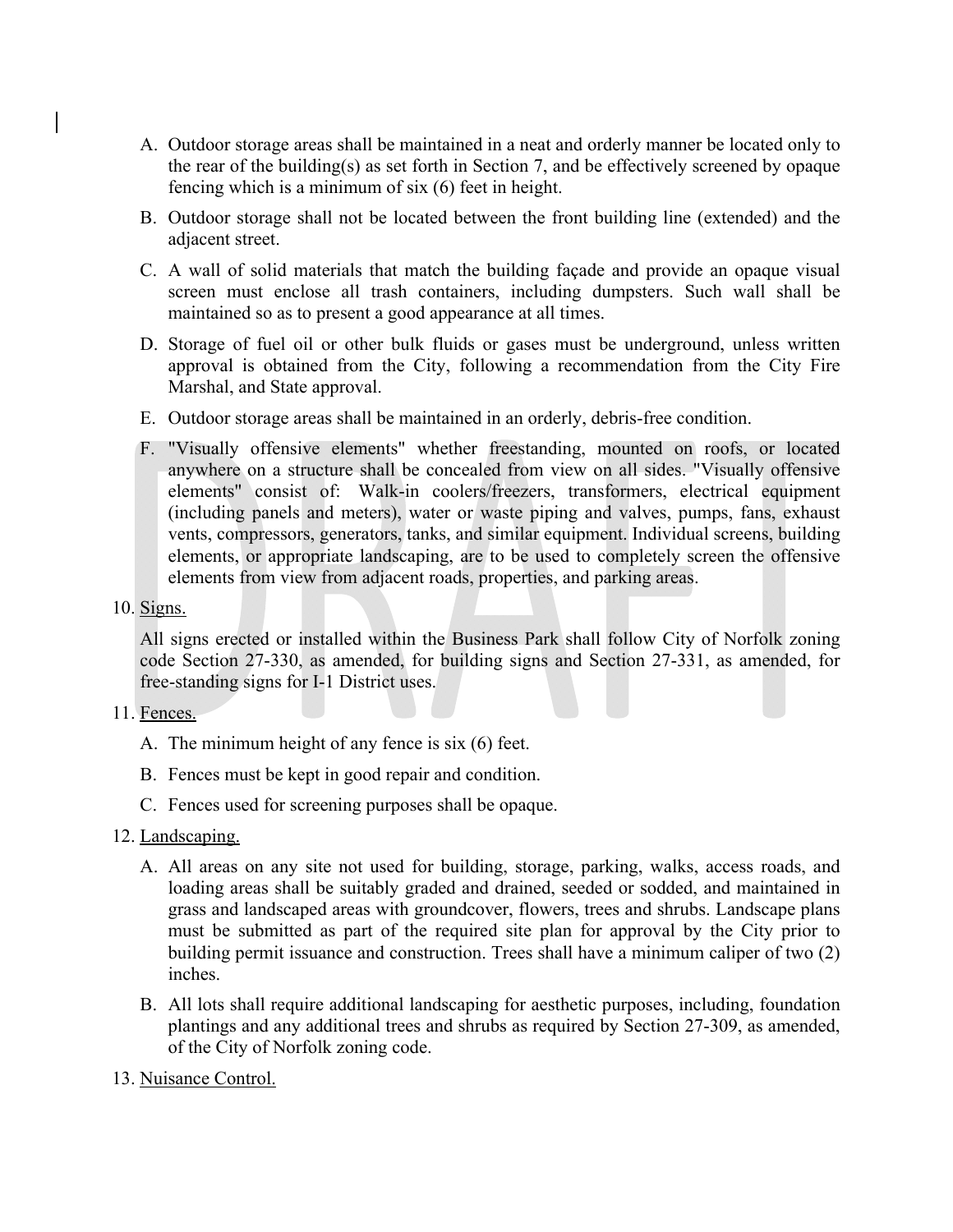Any industrial or business activity must be performed or carried out in a manner that will not cause or produce a nuisance detrimental to adjacent sites. No operation, process, manufacturing activity, or building use in the Business Park shall produce or create noise, light, odors, smoke, dust, gas, vibration, heat, industrial waste, toxic matter, or other excessive measurable external nuisance to an extent greater than the following maximum allowable levels:

- A. Air Pollution. No person or activity shall emit any fly ash, dust, fumes, vapors, mists or gases in such quantities as to substantially contribute to exceeding established state or federal air pollution standards.
- B. Fire and Explosive Hazards. All activities involving the manufacturing, utilization, processing, or storage of flammable and explosive materials shall be provided with adequate safety devices against the hazards of fire and explosion and with adequate firefighting and fire-suppression equipment and devices that are standard in the industry. All materials that range from active to intense burning shall be manufactured, utilized, processed, and stored only in completely enclosed buildings, which have incombustible exterior walls and an automatic fire-extinguishing system.
- C. Glare and Heat. No activity shall emit glare or heat that is visible or measurable outside its premises except activities, which may emit indirect or sky-reflected glare, which shall not be visible outside the Business Park. All operations producing intense glare or heat shall be conducted within a completely enclosed building. Exposed sources of light shall be shielded so as not to be visible outside their premises.
- D. Water Quality Protection. No activity shall store or discharge, or permit the discharge any treated, untreated, or inadequately treated liquid, gaseous or solid materials of such nature, quantity obnoxiousness, toxicity or temperature that might run off, seep, percolate or wash into surface or subsurface waters so as to contaminate, pollute or harm such waters or cause nuisances such as oil or scum, objectionable color, odor, taste, unsightliness, or be harmful to human, animal, plant or aquatic life.
- E. Noise. All noises shall be so muffled or otherwise controlled as not to become objectionable due to intermittence, duration, beat frequency, impulse character, periodic character or shrillness.
- F. Odors. No activity shall emit any odorous matter of such nature or quantity as to be offensive, obnoxious or unhealthful outside its parcel.
- G. Radioactivity and Electrical Disturbances. No activity shall emit radioactivity or electrical disturbances outside its premises that are dangerous or adversely affect the use of neighboring parcels.
- H. Vibration. No activity shall emit vibrations, which are discernible without instruments outside its parcel.
- 14. Maintenance Responsibilities.
	- A. Lot owners shall keep their property, all contiguous street right-of-way to edge of pavement, and all drainage and easement areas in a well maintained, safe, clean and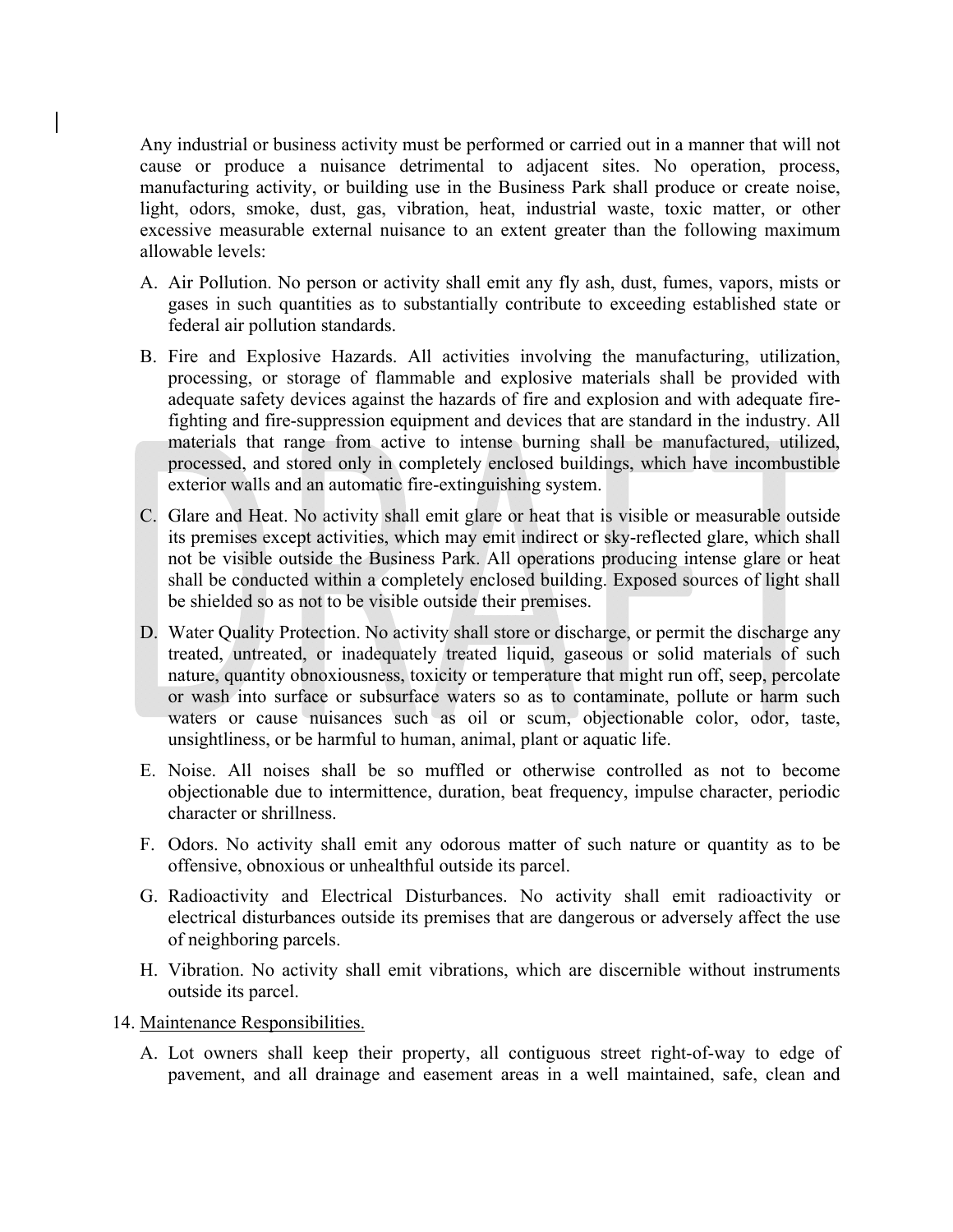attractive condition at all times. Such maintenance includes, but is not limited to, the following:

- 1) The removal of all litter, trash, refuse and wastes.
- 2) Compliance with the City's plant and weed control ordinance, including the mowing of all grass areas, and the care and pruning of trees and shrubbery within property boundaries and all terrace trees in the street right-of-way adjacent to the property.
- 3) Maintenance of exterior lighting, signs and mechanical facilities.
- 4) Keeping all exterior building surfaces in a clean, well-maintained condition.
- 5) Striping and sealing of parking and driveway areas.
- 6) Removal of unlicensed or inoperable vehicles.
- 7) Snow and ice removal.
- 8) Maintenance of all drainage ways including the removal of all debris, weeds and silt.
- B. During construction, it shall be the responsibility of each owner to insure that construction sites are kept free of unsightly accumulations of rubbish and scrap materials; and that construction materials, trailers and the like are kept in a neat and orderly manner. Burning of excess or scrap construction materials is prohibited. Construction site erosion and control practices shall be implemented to prevent erosion, sedimentation and pollution of air or water during construction.
- C. The owner of any undeveloped lands shall maintain said lands free of rubbish, noxious weeds and mosquito breeding pond conditions.
- 15. Number of Years Restrictions and Covenants to Run with the Land.

Each lot shall be conveyed subject to the restrictions and covenants set forth herein, all of which are to run with the land and shall be binding on all parties and all persons claiming them for a period of forty (40) years from the date these Protective Covenants are recorded, after which time said restrictions and covenants shall be automatically extended for successive periods of ten (10) years each, unless an instrument signed by not less than twothirds of the then Owners (including the Developer) of the lots has been recorded agreeing to cancel, amend or change, in whole or in part, these Protective Covenants.

16. Amendment of Protective Covenants.

The restrictions and covenants set forth herein may be amended only upon the execution and recording of a written instrument signed by not less than two-thirds of the then Owners (including the Developer) of the lots.

17. Enforcement.

Abatement, Injunction and Suit. Violation or breach of any restriction or covenant herein contained shall give to any and every owner of property within the Business Park, and the GNEDF or the Association, the right to prosecute a proceeding at law or in equity against the person or persons who have violated or attempted to violate any of these restrictions and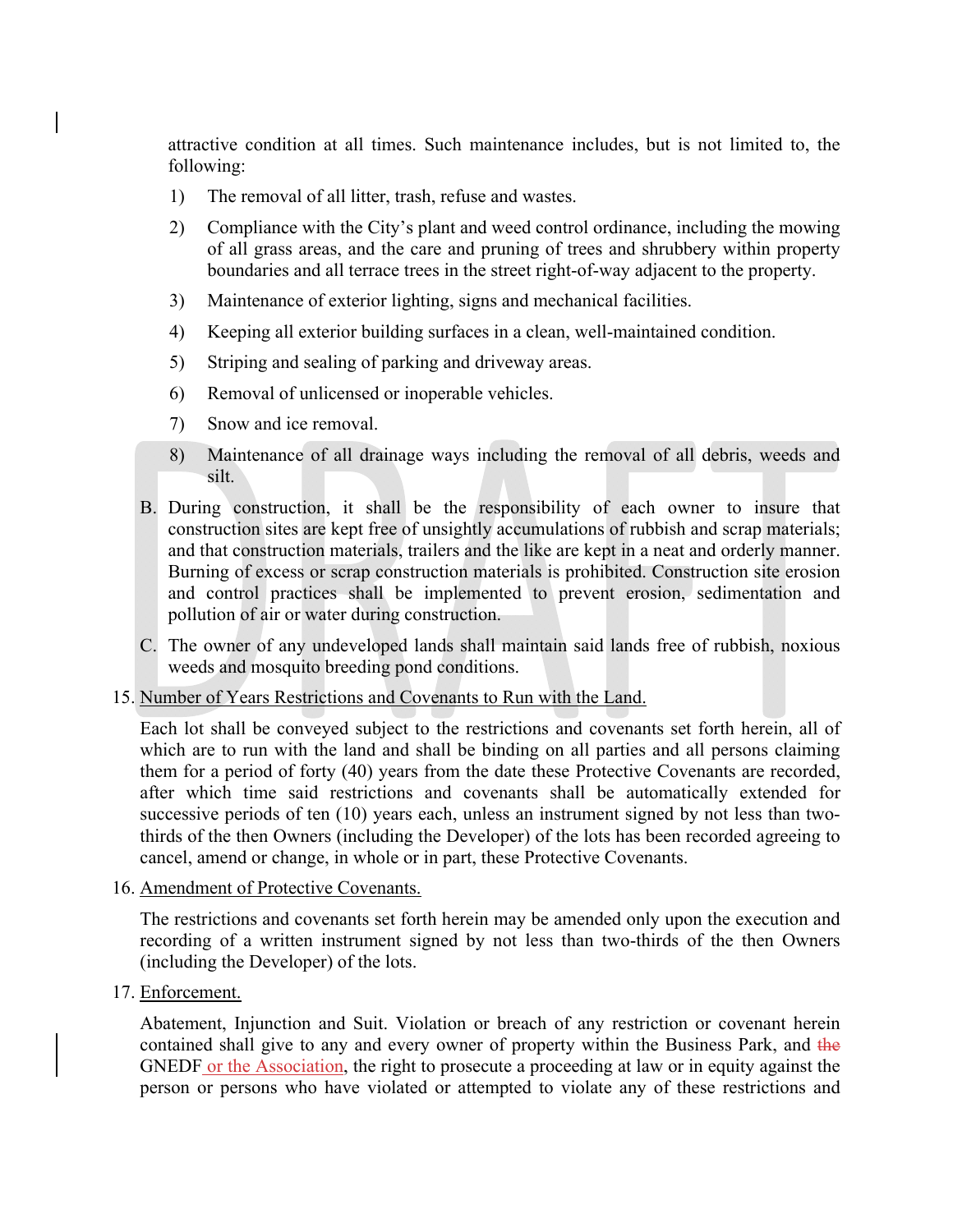covenants to enjoin or prevent them from doing so, and to cause said violation to be removed or remedied and to recover damages for said violation, including the attorney's fees of the prevailing party or parties, and such amount as may be fixed by the Court in such proceedings.

## 18. Severability.

Invalidation of any one of the restrictions or covenants contained within these Protective Covenants, by judgment or court order, shall in no way affect any of the other provisions hereof which shall remain in full force and effect.

#### 19. Other Applicable Laws.

Notwithstanding the provisions contained herein these Protective Covenants and all development within the Business Park shall be in accordance with all applicable local, state and federal laws.

## 20. AssociationCommittee.

An committee Association of the lot owners of the real property described in the Protective Covenants shall be formed and meet on an annual *(annually/semi-annually/quarterly)*-basis. Each lot owner shall have a single member and vote on the committee. The Association will provide for voting rights. The committee Association shall have the authority to establish and set annual maintenance costs and dues for the outlots located within the Bradford Business Park - Phase 1 Boundary and to establish Protective Covenants as may be determined to be appropriate for the Bradford Business Park - Phase 1 Boundary by not less than two-thirds (2/3) of the then owners, including the developer, of the lots.

- A. OWNERS ASSOCIATION. The Owners Association shall initially be governed by a board of directors consisting of three (3) directors, who shall act by majority vote. The number of directors of the Owners Association may be increased to five (5) directors by a majority vote of the members. Those five (5) directors shall also act by a majority vote. The initial board of directors as well as the eventual five (5) board members shall be voted on by the vote of all Class A and Class B members. The Owners Association of the Bradford Business Park - Phase 1 shall be established as follows:
	- 1. The Owners Association shall be incorporated in the State of Nebraska for purposes of enforcing this Declaration of Restrictions established upon this Development and for administrating and maintaining the Development. The Owners Association shall be established as a Nebraska non-profit corporation.
	- 2. Every person or entity who becomes the owner of a fee or undivided fee interest in any lot shall be a Class A member of the Owners Association. However, any person or entity who holds such interest merely as security for the performance of any obligation shall not be a member.
	- 3. The Owners Association shall have two (2) classes of membership: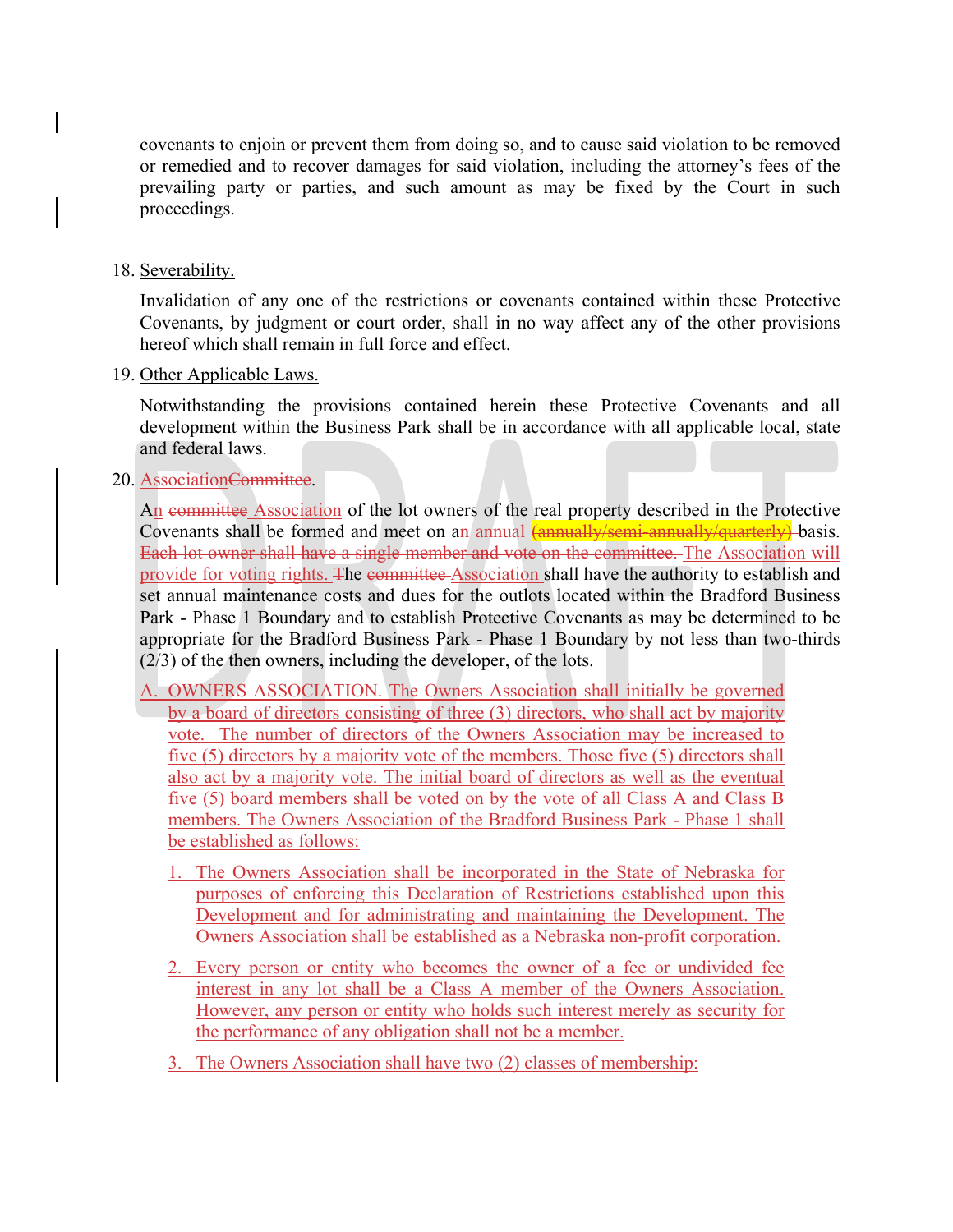- i) Class A Membership shall include all members of the Owners Association, except for the Developer and any successor in interest (not including the sale or transfer of a lot by Developer). Each Class A member of the Owners Association shall be entitled to all the rights of membership and to one (1) vote for each lot in which the interest requisite for membership is held. However, no more than one (1) vote shall be cast with respect to any lot.
- ii) Class B Membership shall include only the Developer and any successor in interest (not including the sale or transfer of a lot by Developer). The Class B members shall be entitled to twenty (20) votes for each lot in which the interest requisite for Class A membership is held. However, the Class B membership shall be converted to Class A membership when the total number of votes entitled to be cast by the Class A members equals or exceeds the total number of votes entitled to be cast by the Class B members.
- 4. The Owners Association shall be governed by a Board of Directors who shall act by a majority vote. The board members shall be voted on by the vote of all Class A and Class B members.
- 5. As required elsewhere herein, each lot owner in the subdivision shall be subject to and responsible to pay assessments by the Owners Association for a share of the Owners Association's existing or anticipated expenses, which assessments shall constitute a lien on such lot within the Development. It is a duty of the Owners Association to raise sufficient funds through its due assessment power described herein to support all costs that are deemed reasonably necessary by the Owners Association in the performance of the Owners Association or Owners Association's functions.
- 6. Any such assessments levied shall be for purposes of outlot assessments, special assessments for repairs or replacement, or improvement assessments, whether to all lots, to specific lots or to the outlots as required by the Owners Association. Any assessments which are not paid within ten (10) days of the date that the same are due shall be delinquent and subject to a late fee; and if not paid within thirty (30) days, shall bear interest from the date originally due. The amount of late fees and interest rate shall be determined annually by the Owners Association; provided, the late fees shall not exceed 10% of the payment and the interest rate shall not exceed 16% per year. The lien of any unpaid assessments shall be subordinate to the lien of any mortgage or deed of trust executed and delivered before notice of an assessment lien is filed of record in the Register of Deeds Office of Madison County, Nebraska.
- B. CONVEYANCE OF OUTLOTS. Developer shall convey the outlots, if any, to the Owners Association, free from any and all encumbrances, on or before ninety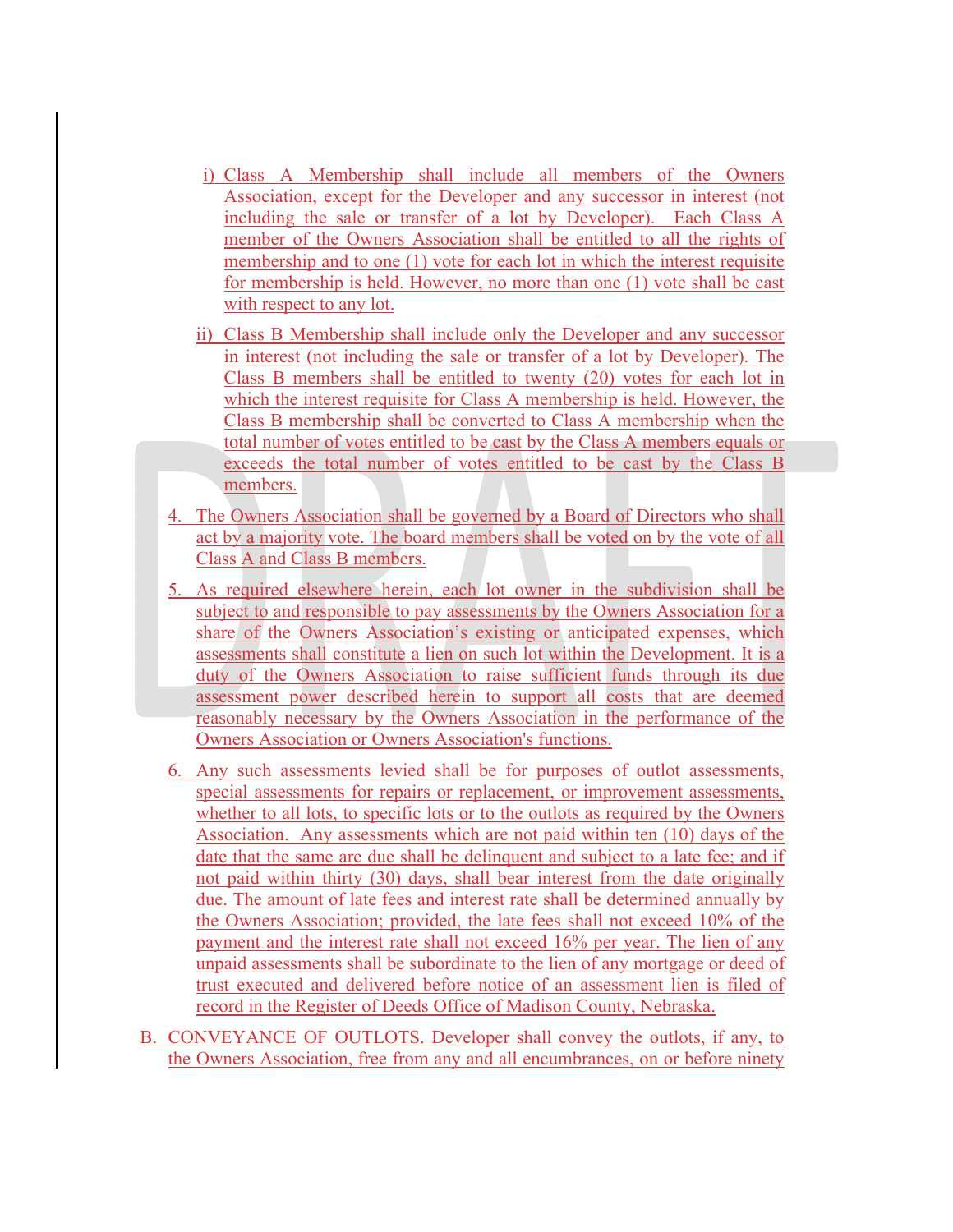(90) days from the recording of this Declaration of Restrictions in the Madison County Register of Deeds Office.

- C. USE OF OUTLOTS. Each member of the Owners Association shall have the right to use and enjoy the outlots and shall have an easement upon the outlots for the use thereof, which shall be appurtenant to the interest requisite for membership herein. The outlots shall be used for their intended purposes as provided for in the plat of the development, if any.
- D. GENERAL ACCESS TO OUTLOTS. The members herein understand and agree that law enforcement, code enforcement, fire and emergency personnel shall have access over all Commons.
- E. RIGHTS IN OUTLOTS. The rights and easements of the members of the Owners Association shall be subject to:

1. The right of the Owners Association to borrow money for the purpose of improving or maintaining the outlots and to mortgage the outlots. Any mortgage of the outlots shall be approved by the affirmative vote of two-thirds of each class of members entitled to vote, present in person or by proxy, at a regular meeting of the members or at a special meeting of the members, if notice of the proposed mortgage is contained in the notice of the special meeting.

2. The right of the Owners Association to take any steps reasonably necessary to protect the outlots against foreclosure.

3. The right of the Owners Association to dedicate or convey all or any part of the outlots to any public entity. Any dedication or conveyance shall be approved by the affirmative vote of two-thirds of each class of members entitled to vote, present in person or by proxy, at a regular meeting of the members or at a special meeting of the members, if notice of the proposed dedication or conveyance is contained in the notice of the special meeting.

4. The right of the Board to promulgate rules and regulations relating to the use of the lots and outlots by members of the Owners Association, which may be amended from time to time as situations arise which affect the use and enjoyment of the outlots by all members of the Owners Association.

IN WITNESS WHEREOF, the parties hereto have adopted these Protective Covenants this day of  $\qquad \qquad , 2022.$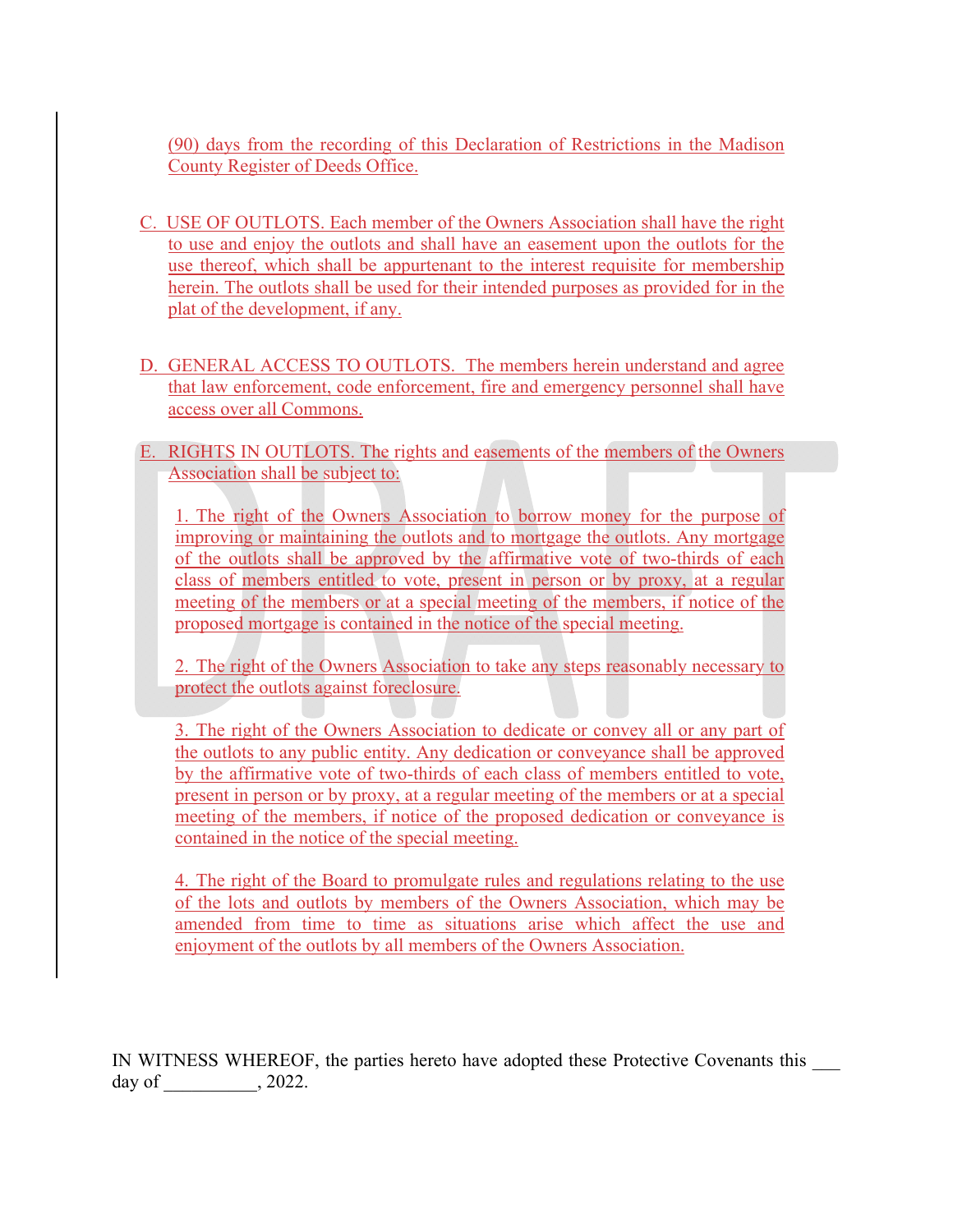| Stephen Sunderman, President of the<br>Greater Norfolk Economic Development<br>Foundation, Inc.                                          | Jim Bradford Jr., Secretary and Treasurer of<br>the Greater Norfolk Economic Development<br>Foundation, Inc. |  |  |
|------------------------------------------------------------------------------------------------------------------------------------------|--------------------------------------------------------------------------------------------------------------|--|--|
| Brian P. Klawinski, Manager, Field Wise, LLC<br>Record Title Holder of Lot #4<br><b>STATE OF NEBRASKA</b><br>$)$ ss.<br><b>COUNTY OF</b> | Don Adamson, President, Dalammmm, LLC<br>Record Title Holder of Lot #1                                       |  |  |
| Sworn to and subscribed before me this<br>Stephen Sunderman.                                                                             | day of<br>2022, by                                                                                           |  |  |
|                                                                                                                                          | Notary Public                                                                                                |  |  |
| STATE OF NEBRASKA<br>COUNTY OF<br>$\int$ SS.                                                                                             |                                                                                                              |  |  |
| Jim Bradford Jr                                                                                                                          | Sworn to and subscribed before me this ______ day of _______________, 2022, by                               |  |  |